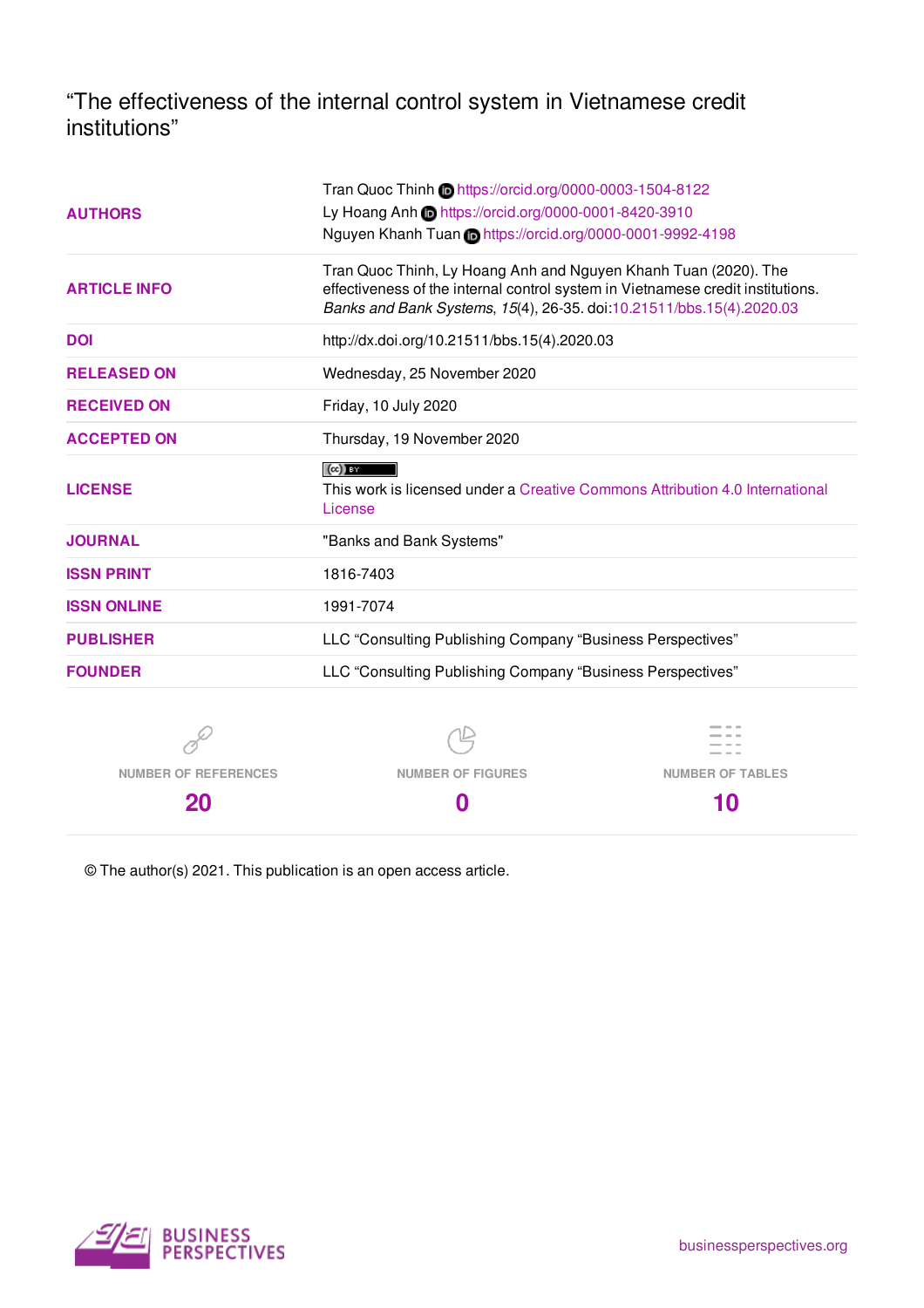

#### **BUSINESS PERSPECTIVES**

www.businessperspectives.org LLC "СPС "Business Perspectives" Hryhorii Skovoroda lane, 10, Sumy, 40022, Ukraine

**Received on:** 10th of July, 2020 **Accepted on:** 19th of November, 2020 Published on: 25<sup>th</sup> of November, 2020

© Tran Quoc Thinh, Ly Hoang Anh, Nguyen Khanh Tuan, 2020

Tran Quoc Thinh, Ph.D., Associate Professor, Faculty of Accounting and Auditing, Industrial University of Ho Chi Minh city, Vietnam. (Corresponding author)

Ly Hoang Anh, Ph.D., Associate Professor, Faculty of Business Administration, Saigon University, Vietnam.

Nguyen Khanh Tuan, M.Fin., Department of General Office, Banking University of Ho Chi Minh city, Vietnam.



This is an Open Access article, distributed under the terms of the Creative Commons Attribution 4.0 International license, which permits unrestricted re-use, distribution, and reproduction in any medium, provided the original work is properly cited.

**Conflict of interest statement:**  Author(s) reported no conflict of interest **Tran Quoc Thinh** (Vietnam), **Ly Hoang Anh** (Vietnam), **Nguyen Khanh Tuan** (Vietnam)

# The effectiveness of the internal control system in Vietnamese credit **INSTITUTIONS**

#### **Abstract**

In the context of global economic integration, there are many opportunities for promoting economic development, but there are also challenges of complexity and risk in business activities. This always raises many questions that need to be resolved for credit institutions. The internal control system of credit institutions has become increasingly important for the sustainable development of the national financial system. The purpose of the paper is to evaluate the effectiveness of the internal control system in the practical application of Vietnamese credit institutions. Descriptive statistics are applied to analyze data using SPSS software. The structured questionnaire is designed to collect objective opinions and purposive sampling techniques among 382 experts who are managers of credit institutions in 2020. The results show that all five components improve the effectiveness of the internal control system, and the internal control system plays a role in the safety of Vietnamese credit institutions. Thus, the Central Bank of Vietnam should improve the legal framework and related internal control provisions for credit institutions in accordance with international principles to improve the effectiveness of the internal control system.

**Keywords** control activities, legal framework, monitoring activities, principle, regulation, risk assessment

**JEL Classification** G28, G32, M41, M42

#### **INTRODUCTION**

The banking sector is of great importance for a nation's economy. The safety of the financial and monetary system creates stability and development of a country. All activities in the economy depend on the stability and safety of the banking sector, so the internal control system in the banking sector is necessary. Thus, effective internal control is crucial in this area (Gamage et al., 2014). Internal control of banks is designed to prevent frauds causing economic damage to the banking sector. The effectiveness of internal control is at the heart of all activities in an organization; if it fails, it will affect the organization and can lead to financial breakdown (Ayagre et al., 2014). The failure of the internal control system leads to the inability of company operators to control operations. This is the cause of the company's financial scandals. Organizations must ensure that the internal control system is efficiently maintained and aligned with operations (Mcnally, 2013). Internal control ensures effectiveness, reduces the likelihood of errors, and helps to timely detect fraud (Kumuthinidevi, 2016). Internal control can be financial control or non-financial control. It has become one of the essential elements for the effective operation of an organization. Effective internal control is the cornerstone of the banking sector that contributes to safety and well-being. The internal control system is essential in organizations, especially in banks, since the banking sector is so important for economic development related to macroeco-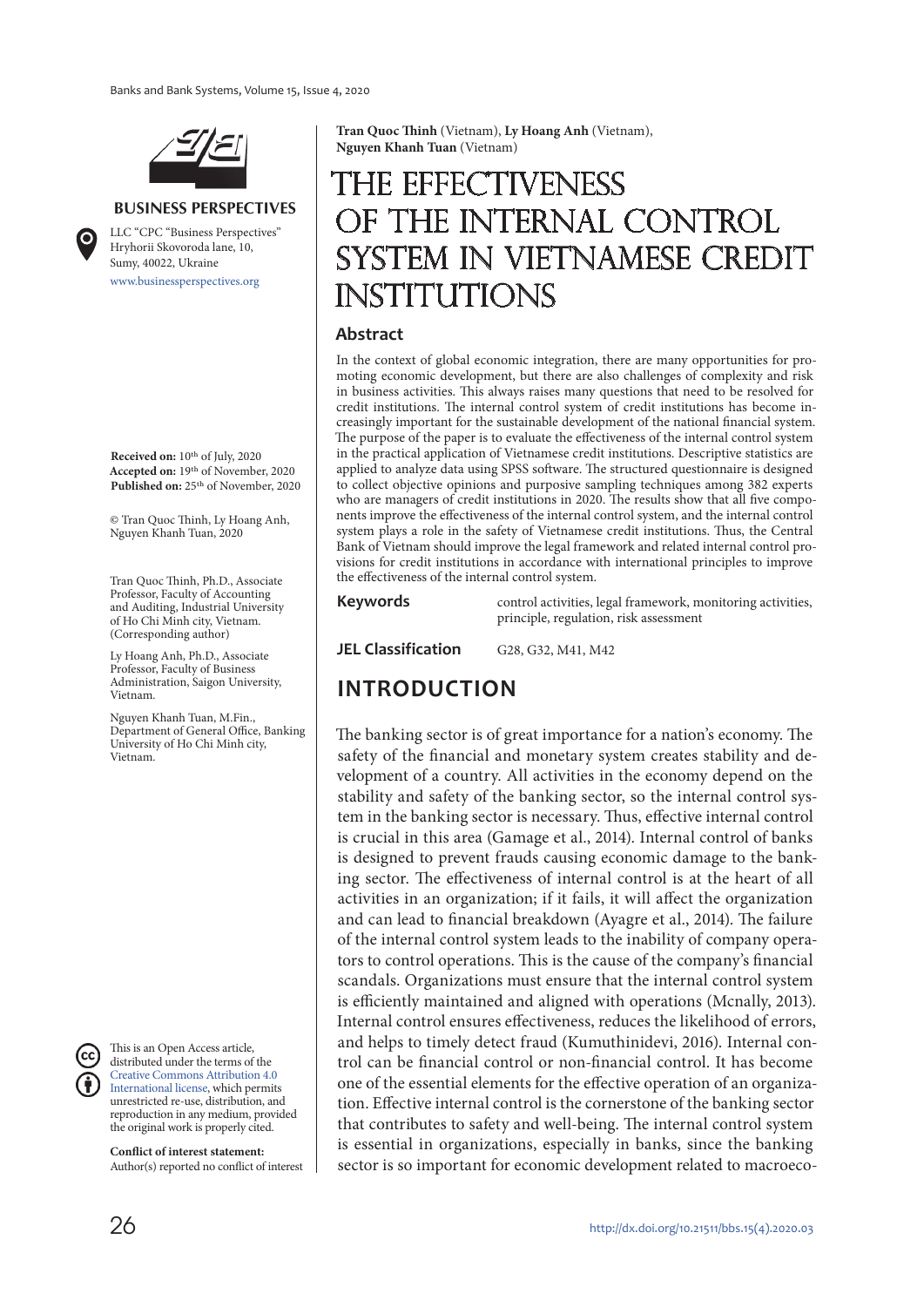nomic issues (Kumuthinidevi, 2016). Tunji (2013) believes that the effective internal control system is an important element for bank managers. That is a condition for a safe and healthy banking sector. Weak or ineffective internal control can lead to losses in banks. This is the cause of the systemic crisis in the world.

In recent years, the State Bank of Vietnam is gradually setting up legal corridors to limit risks of credit institutions. The regulations of the State Bank of Vietnam on the internal control of credit institutions have been amended and supplemented to contribute to the completion of the legal framework. It supports stability in the system of credit institutions. However, many significant problems with large losses of assets of Vietnamese credit institutions are caused by fraudulent collusion of managers and employees (Vietnamese Ministry of Finance, 2017). In addition, some of financial crises of Vietnamese credit institutions have arisen due to the weaknesses of internal control (Vietnamese Banking Association, 2019). This has caused a great loss for Vietnamese credit institutions. Due to the essential nature of the completion of the internal control activities, the evaluation of the effectiveness of internal control activities in Vietnamese credit institutions is of great importance. This is even more important in the context of the fact that Vietnam has increasingly integrated the economy with the region and the world.

#### **1. LITERATURE REVIEW**

Some studies consider internal control as a broad concept, so it is widely used in many different ways. Millichamp (2000) argues that internal control is the entire control system set up by the board of directors to orderly conduct an organization's business, ensure compliance with and adherence to management policies, protect assets, and ensure that information is complete and accurate. Internal control includes controlling the entire management system to effectively conduct business operations (Kumuthinidevi, 2016). The internal control system is a rigorous process that ensures that banks achieve their goals, maintain reliable information, and comply with the law to reduce the risk of loss or damage to the reputation of banks (Gamage et al., 2014). Internal control is designed to ensure the effectiveness and efficiency of operations, the reliability of the reporting, and compliance with regulations (Tunji, 2013).

The official concept of internal control was announced by The Committee of Sponsoring Organizations of the Treadway Commission (COSO) in 1992. According to a recent version in 2013, this is a process carried out by the board of directors, the executive board, and all employees, designed to provide a relative assurance to achieve three goals – operational, reporting and compliance (COSO, 2013). Basel (BIS, 1998) considered internal control as a process carried out by the board of directors, the executive

board, and all employees. These are procedures and policies that are implemented during the operation process in the banking system. The board of directors and the executive board are responsible for establishing a cultural environment, creating favorable conditions for the effective operation process, and assessing the effectiveness of the process (BIS, 1998). The amended Law on Credit Institutions (2017) stipulates that internal control is a set of mechanisms, policies, processes, internal regulations, the organizational structures of credit institutions and branches of foreign banks. It is built in accordance with the guidance of the Central Bank and is organized to ensure the prevention, detection and timely handling of risks, as well as meeting the requirements set out (National Assembly of Vietnam, 2017).

Basel (BIS, 1998) issued this framework to evaluate the internal control system. A system of the effective internal control is a foundation for the safe and sound operation of credit institutions. Basel (BIS, 1998) also considers that internal control activities are important for the prudent operation of credit institutions and for ensuring the stability of the financial system. The internal control process has the following three specific objectives: efficiency and effectiveness of activities (performance objectives); reliability, completeness, and timeliness of financial and management information (information objectives); and compliance with applicable laws and regulations (compliance objectives). These are important regulations on internal con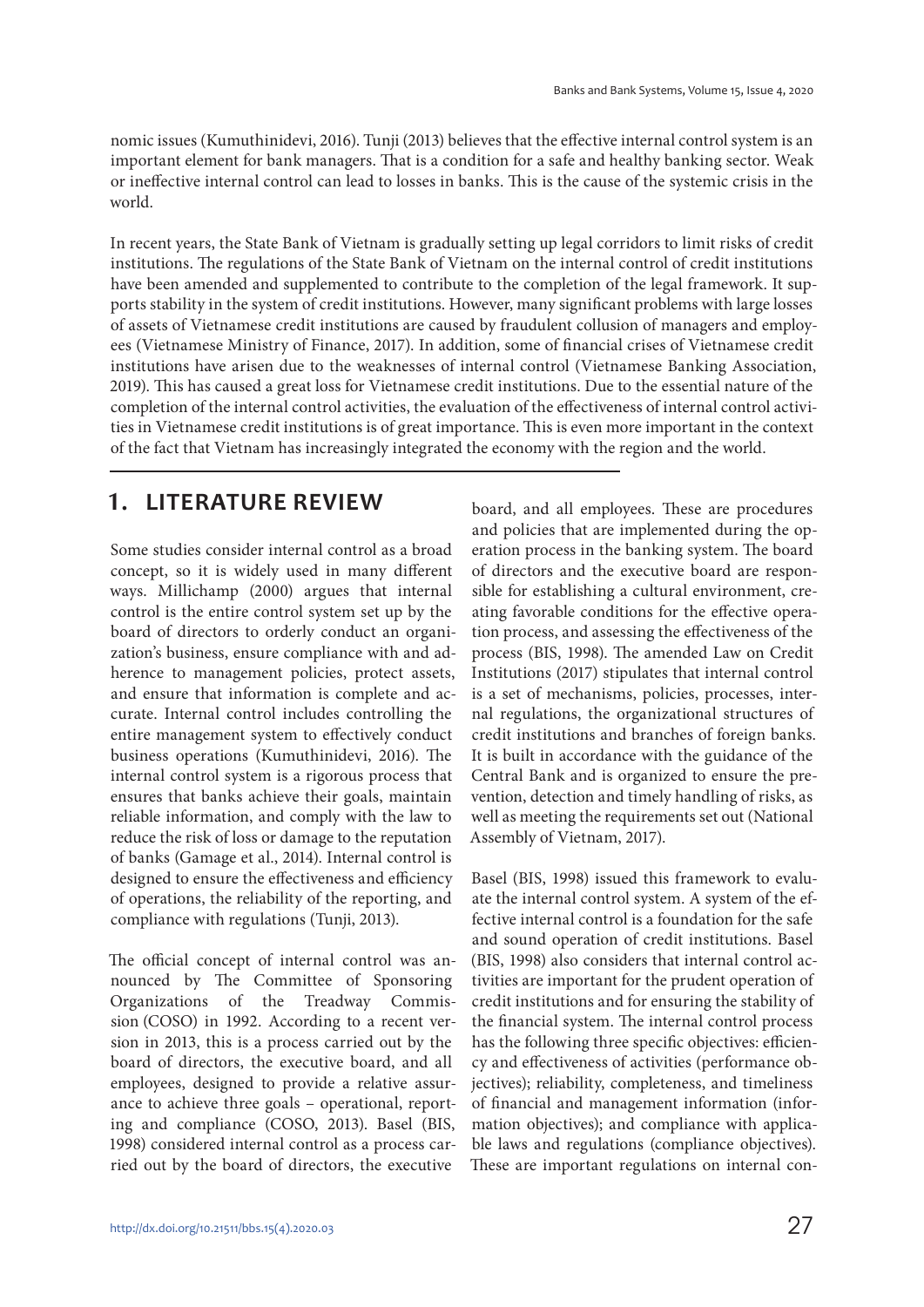trol. This framework consists of five components with thirteen principles, namely management oversight and the control culture according to principles 1 to 3; risk recognition and assessment specified in principle 4; control activities and segregation of duties included in principles 5 and 6; information and communication included in principles 7 to 9; monitoring activities and correcting deficiencies included in principles 10 to 12; assessment of the internal control system by the banking supervisory authority expressed in principle 13. These principles are intended for general application, and supervisory authorities should use them to monitor the internal control system of credit institutions (BIS, 1998).

The Central Bank of Vietnam has issued an official regulation on internal control on organization and inspection activities in credit institutions operating in Vietnam. Due to the trend of integrating financial and monetary markets in the region and the world, the Central Bank of Vietnam has made amendments and additions to complete the regulations regarding the internal control system, such as the Circular 44/2011/TT-NHNN on the internal control system of credit institutions. Thus, unlike Basel, the Central Bank of Vietnam did not issue an internal control framework, but the internal control regulations of credit institutions are reflected in Circular 44/2011/TT-NHNN with four focus contents – specific requirements and operational principles of the internal control system; building and maintaining the operation of the internal control system; self-inspection and evaluation of the internal control system; and independent evaluation of the internal control system (Central Bank of Vietnam, 2011).

Recently, the Central Bank of Vietnam has issued regulations on the internal control system of commercial banks and foreign bank branches by Circular 13/2018/TT-NHNN (Central Bank of Vietnam, 2018a) and Circular 40/2018/TT-NHNN to amend and supplement some articles of Circular 13/2018/TT-NHNN (Central Bank of Vietnam, 2018b). These changes are updated in content in line with international principles, in particular senior management supervision; internal control system; risk management system (regulations on risk management; credit risk management, market risk management, operational risk management, liquidity risk management, centralized risk management, interest rate risk management on bank books, internal assessment of sufficient capital); and an internal audit system.

Some previous studies have considered many different perspectives to assess the effectiveness of the internal control system in the banking sector. Thus, Amudo and Inanga (2009) reviewed the process of the internal control system in the Uganda banks. The study uses descriptive statistics for evaluation. The research results show that the effectiveness of internal control has not been clear in banks. Some control components of the internal control system are ineffective. Tunji (2013) evaluated the effectiveness of the internal control system in the banking industry of Nigeria. The sample included 65 bank employees and was analyzed using a simple percentage. The results showed that Nigerian banks' internal control systems are effective in eliminating banking fraud in order to improve the accuracy and reliability of bank records. However, there is still non-compliance by employees with the requirements when implementing the internal control system. Ayagre et al. (2014) assessed the control environment and the supervisory operational components of the internal control system in banks in Ghana. The authors also used descriptive statistics for analysis. The study results indicate that the control and monitoring environment are two important components of the internal control system in Ghanaian banks with a medium mean of 4.72/5 and 4.66/5, respectively. Gamage et al. (2014) considered the effectiveness of the internal control system of 128 subjects in bank branches in Sri Lanka. The authors also used descriptive statistics. The results showed the effectiveness of the internal control system. However, the perception of employees and some problems of risk still exist in the internal control system. Kumuthinidevi (2016) examined the internal control system of private banks in Trincomalee. The sample included 130 permanent employees, and the descriptive statistics was used. The results showed that internal control was effectively promoted by elements related to environmental control, risk assessment, accounting, information and communication. However, the effectiveness of this system was influenced by the minimum time the bank spent correcting errors or frauds, as well as the ineffective use of resources in the internal con-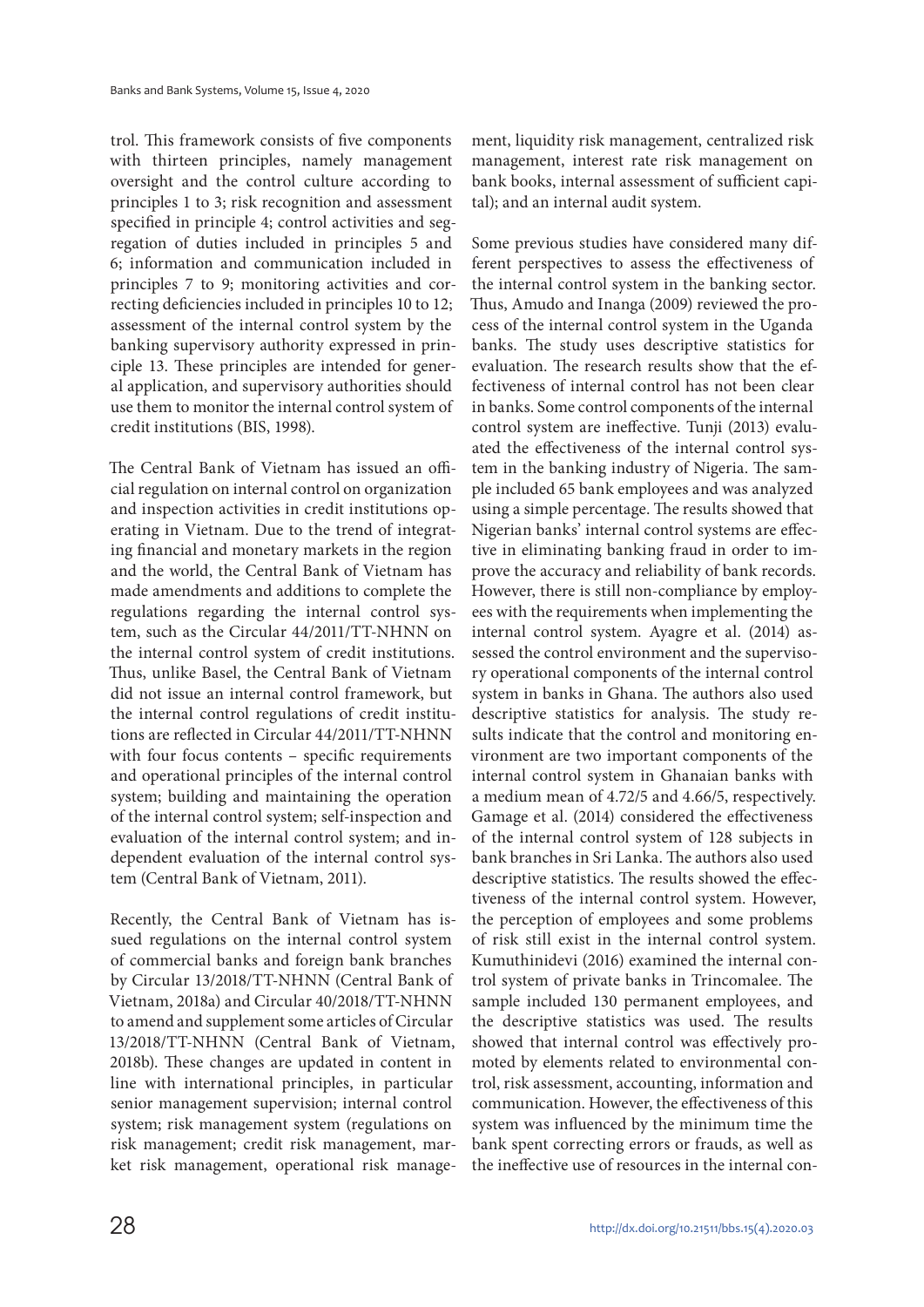trol system of a bank. Yakubu et al. (2017) assessed the effectiveness of the internal control system in five branches of Ghana banks. This article surveys 37 employees of these banks. Data analysis is used by descriptive statistics. The research results point that all elements of the internal control system are effectively implemented by the bank but the lack of human resources and inadequate training are the main causes of fraud and limitations in internal control of banks in Ghana. Shaman and Senan (2019) studied the effectiveness of the internal control system in Saudi banks. They explored 90 subjects – bank experts – who were considering the impact of each component on the internal control system. The article also used descriptive statistics. The research results showed that the internal control system was effective and satisfactory but needed some improvements in the control environment, risk assessment, and communication system.

In Vietnam, no empirical studies evaluate the effectiveness of the internal control system components in Vietnamese credit institutions, but there have been some studies related to this issue under different perspectives. Nguyen (2018) surveyed 114 employees of some commercial banks in the Thai Binh province of Vietnam to examine the effectiveness of the internal control system. For analysis, multivariate regression was used. The results explore that all factors of internal control affected the effectiveness of the internal control system, in particular as control environment; risk assessment; information and communication; control activities; and self-assessment. Tran (2019) studied the internal control factors affecting business performance in commercial banks in Vinh Long province of Vietnam. The main research method is quantitative verification method. The article used 209 samples of employees working at commercial banks. The analysis results indicated that all five factors of internal control had a positive influence on the efficiency of business operations at commercial banks in this province. In general, there are currently no previous Vietnamese studies on the effectiveness of internal control on the basis of components according to Basel, while there are specific regulations to support credit institutions in completing their internal control system.

Due to the important nature of the banking sector, the evaluation of the effectiveness of the credit institutions' internal control system is of great importance for stability and safety of the credit institution system. Studies on evaluating the effectiveness of the internal control system in the Vietnamese context are still limited, especially recent research when the Vietnamese government has made adjustments to internal control regulations of credit institutions. The main objective of this study is to evaluate the effectiveness of the internal control system of Vietnamese credit institutions, following the Basel components in recent times. Specifically, this study answers the following research question:

Is each component of the internal control system (management oversight and control culture; risk recognition and assessment; control activities and segregation of duties; information and communication; and monitoring and correcting deficiencies) effective in Vietnamese credit institutions?

The research hypothesis is as follows:

Hypothesis: Each component of internal control (management oversight and control culture; risk recognition and assessment; control activities and segregation of duties; information and communication; and monitoring activities and correcting deficiencies) enhances the effectiveness of the internal control system in Vietnamese credit institutions.

## **2. METHODOLOGY**

To collect data for this study, a questionnaire was used. The questionnaire was made available to respondents to collect data for the study. A structured questionnaire was used to gather the objective respondents' opinions. The questionnaire consisted of two parts: the first part included questions about the demographics of respondents and the second part included questions related to five main parts corresponding to five Basel components (BIS, 1998).

The purposive sampling technique is intended for use in sampling. The study is intended for experts who are managers, since managers are well versed in the internal control system of credit institutions. The sample for this study includes permanent ex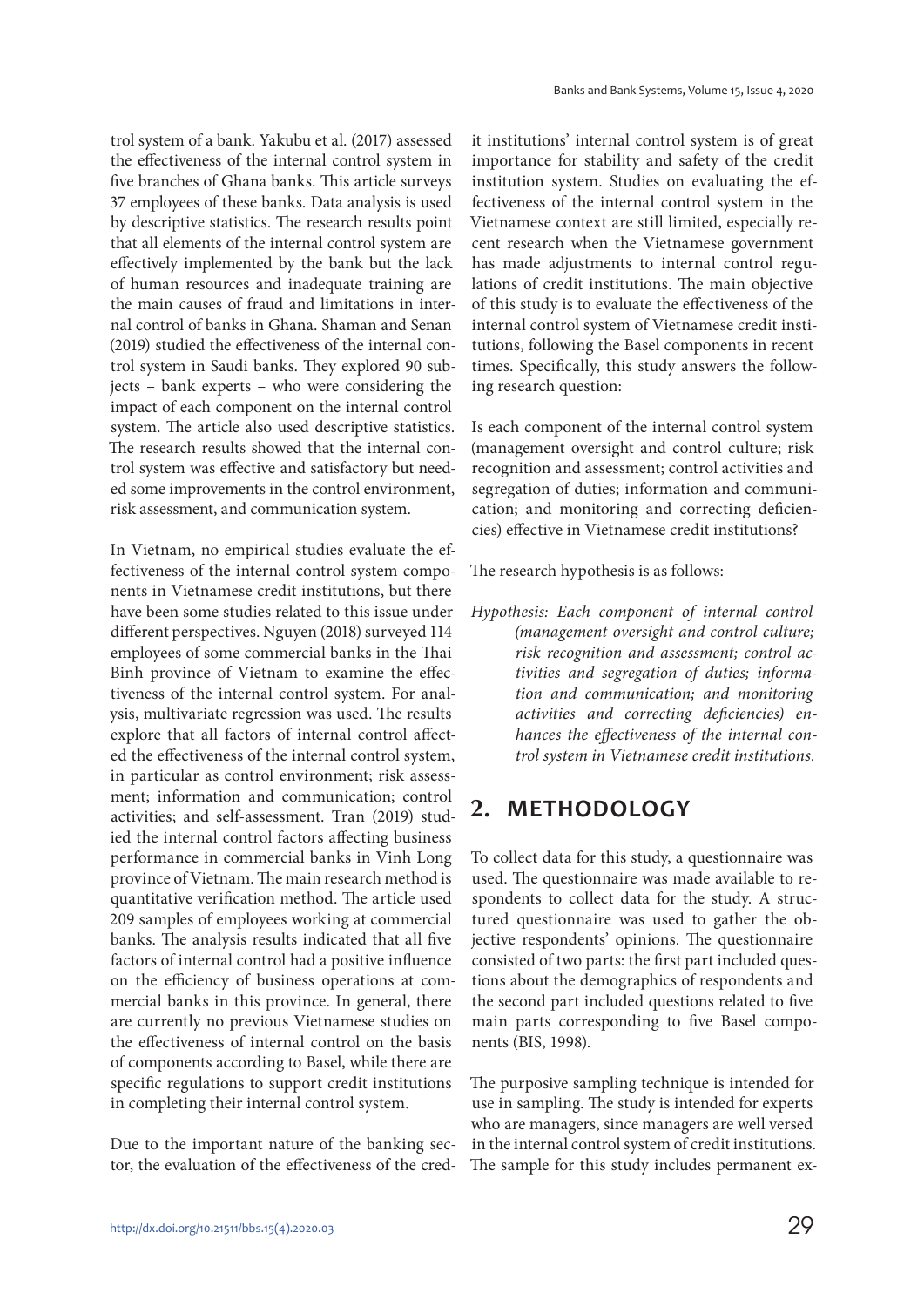perts of credit institutions. The research sample is obtained from 382 surveyed subjects (out of 400 issued survey forms). All the surveyed experts who are working in most Vietnamese credit institutions have many years of experience in banking and finance. The survey period is the first quarter of 2020.

The study uses a Likert scale with 7 assessment levels, specifically Poor: 1; Weak: 2, Moderate: 3; Average, fair: 4 Fair: 5; Good: 6, and Very good: 7. Likert scale is used for convenience and ease of filling for surveyors. The paper uses the Likert scale to measure the level of knowledge and perceptions of respondents about the effectiveness of the internal control system of the Vietnamese credit institutions.

The collected data was analyzed using the Statistical Package for the Social Sciences computer software program, version 22.0. The paper used statistical tools such as mean, standard error, and standard deviation. Cronbach's alpha was also calculated to test the elements for each internal control component. Descriptive statistics was used to analyze data.

## **3. RESEARCH RESULTS**

The survey results show that the internal control system of Vietnamese credit institutions is reliable, although there are still limitations. Research findings are summarized for each component, such as management oversight and control culture; risk recognition and assessment; control activities and segregation of duties; information and communication; monitoring activities and correcting deficiencies.

#### 3.1. Management oversight and control culture

The condition under which the Cronbach alpha scale makes sense is that the statistical value must be greater than 0.6 (Hair et al., 2006). Based on the survey results of three items related to management oversight and control culture, Cronbach's alpha is 0.702, which is in line with statistical requirements (Table 1).

| Table 1. Cronbach's alpha (for management |
|-------------------------------------------|
| oversight and control culture)            |

|                  | Source: Analytical data from SPSS 22. |
|------------------|---------------------------------------|
| Cronbach's alpha | No. of items                          |
|                  |                                       |

According to the survey respondents, all components related to the assessment of management oversight and control culture are above average, while the errors and standard deviations are not significant (Table 2). The manager's attitude to the internal control system is assessed as almost fair (4.91/7). This shows that managers of credit institutions are interested in the internal control system and aware of the importance of the system in the operation process. The level of operational inspection of the board of directors for measuring and assessing risk is not high (4.12/7). This is worth noting because fraud and risk are main concerns for control managers. An organizational structure suitable for the scope of activities was also rated modestly (4.35/7). This can be explained by the fact that the arrangement of full-time personnel in each functional area, especially related to independent control departments, is still an issue to consider. This comes from the training, recruiting, rotating arrangement, and personnel coordination in the system of headquarters and branches of credit institutions.

**Table 2.** Descriptive statistics (for management oversight and control culture)

|                                                                                                                                  |     |     |       | 30 artic. Analytical data from 3r33 22. |                                    |  |
|----------------------------------------------------------------------------------------------------------------------------------|-----|-----|-------|-----------------------------------------|------------------------------------|--|
| <b>Items</b>                                                                                                                     |     | Min |       |                                         | Max Mean Std. error Std. deviation |  |
| The extent to which management reviews risk measurement and<br>assessment activities                                             | 382 |     | 4 1 2 | 031                                     | 602                                |  |
| Managers' attitudes towards the internal control system                                                                          | 382 |     | 4.91  | 028                                     | .589                               |  |
| The organizational structure is in accordance with the size,<br>business activities and business geographic location of the unit | 382 | 4   | 435   | 042                                     | 614                                |  |
| Valid N (listwise)                                                                                                               |     |     |       |                                         |                                    |  |

Source: Analytical data from SPSS 22.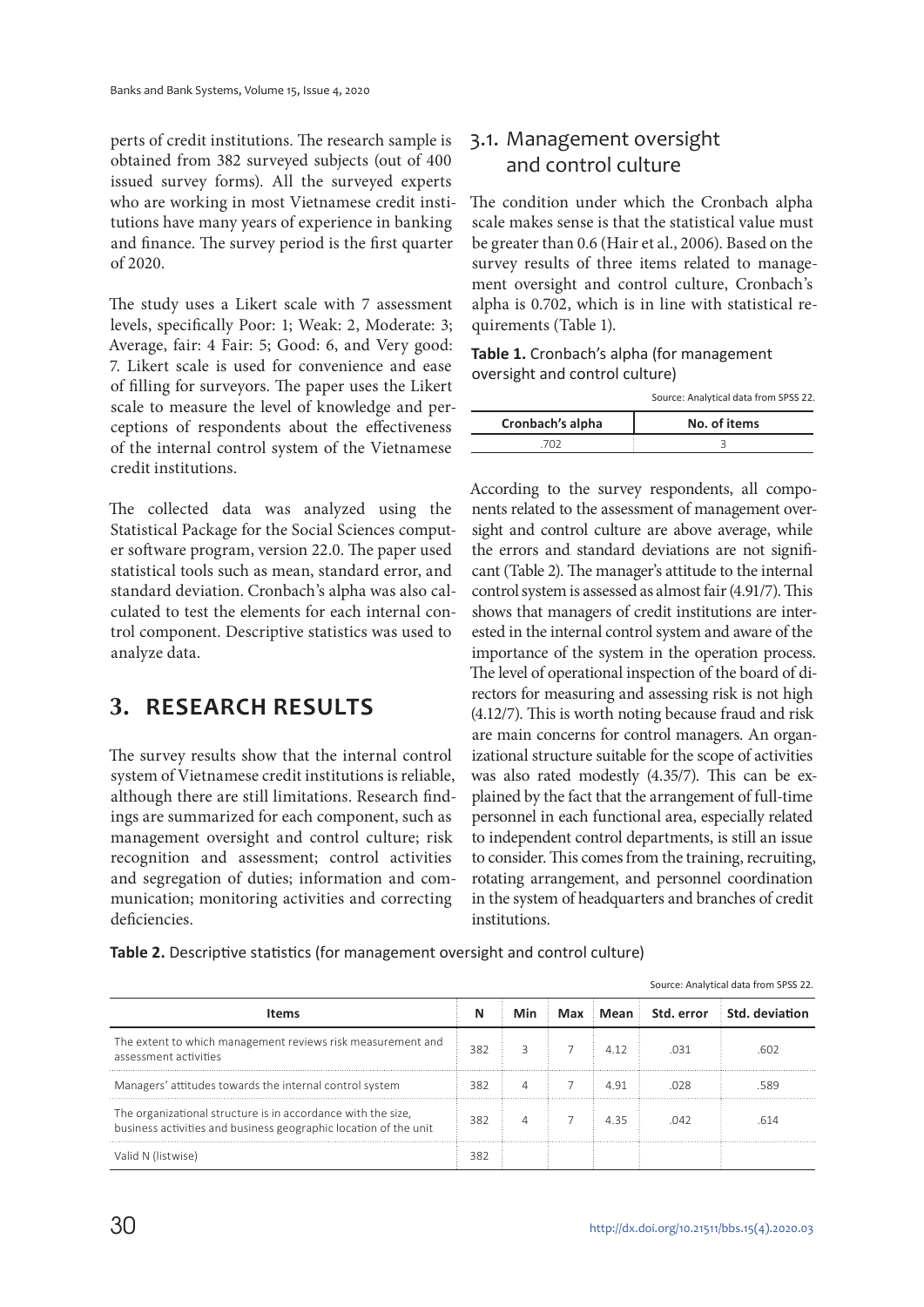#### 3.2. Risk recognition and assessment

With two items of risk recognition and assessment, Cronbach's alpha is 0.892, so the scale ensures reliability (Table 3).

**Table 3.** Cronbach's alpha (for risk recognition and assessment)

Source: Analytical data from SPSS 22.

| Cronbach's alpha | No. of items |
|------------------|--------------|
| 892              |              |

According to the survey results, managers determine the risks, and the assessment of the likelihood of risk is acceptable with a rating above 4 – 4.62 and 4.81, respectively. The criteria have negligible errors and standard deviations (Table 4). This can be explained by the fact that managers in credit institutions have fairly stable qualifications and professional competence. However, along with that development, the diversity and abundance, as well as the complexity of the international business environment in the field of credit institutions are a matter of concern. The problem is in forecasting and identifying potential risks.

#### 3.3. Control activities and segregation of duties

Control activities and segregation of duties include six items. The result of Cronbach's alpha is calculated as 0.702 and corresponds to the measurement reliability (Table 5).

According to the survey results (see Table 6), control activities and segregation of duties have not been highly appreciated. This is the most underrated component. Similar to the above, the errors and standard deviations of the items are not significant. Credit institutions have fully complied with these regulations and expressed in place for policies and procedures for the authorization and approval of highly rated operations 4.91/7 (near level 5). This is also consistent with the content of the incompetence of a credit institution with a rating of 2.21/7 (below level 3), which is also consistent with the problem of handling cases of non-compliance, which are rated at 4.82/7. The understanding of the staff's duties related to the control issue is assessed not as high as 3.78/7 (below level 4). This problem shows that internal control is difficult, com-

**Table 4.** Descriptive statistics (for risk recognition and assessment)

|                                                                                    |     |     |          | Source: Analytical data from SPSS 22. |                |  |  |
|------------------------------------------------------------------------------------|-----|-----|----------|---------------------------------------|----------------|--|--|
| <b>Items</b>                                                                       |     | Min | Max Mean | Std. error                            | Std. deviation |  |  |
| The extent to which managers identify risks associated<br>with financial reporting | 382 |     | 4.62     | 056                                   | 645            |  |  |
| Risk probability assessment                                                        | 382 |     | 481      | 048                                   |                |  |  |
| Valid N (listwise)                                                                 | 382 |     |          |                                       |                |  |  |

**Table 5.** Cronbach's alpha (for control activities and segregation of duties)

Source: Analytical data from SPSS 22.

| Cronbach's alpha | No. of items |
|------------------|--------------|
| . <i>.</i> UZ    |              |

#### **Table 6.** Descriptive statistics (for control activities and segregation of duties)

| Source: Analytical data from SPSS 22.                                                                                             |     |     |  |          |            |                |  |  |
|-----------------------------------------------------------------------------------------------------------------------------------|-----|-----|--|----------|------------|----------------|--|--|
| <b>Items</b>                                                                                                                      | N   | Min |  | Max Mean | Std. error | Std. deviation |  |  |
| Credit institutions have policies and procedures for<br>the authorization and approval of operations at each<br>appropriate level | 382 |     |  | 4.91     | 041        | 603            |  |  |
| Level of compliance with risk limits                                                                                              | 382 |     |  | 3.28     | 057        | 687            |  |  |
| Handling issues for non-compliance cases                                                                                          | 382 |     |  | 482      | 052        | 671            |  |  |
| The degree of understanding employee duties                                                                                       | 382 |     |  | 3.78     | O51        | 647            |  |  |
| People who perform surveillance work have enough time<br>to do the work                                                           | 382 |     |  | 2.85     | 056        | .701           |  |  |
| The non-part time in credit institutions                                                                                          | 382 |     |  | 221      | <b>058</b> | 705            |  |  |
| Valid N (listwise)                                                                                                                | 382 |     |  |          |            |                |  |  |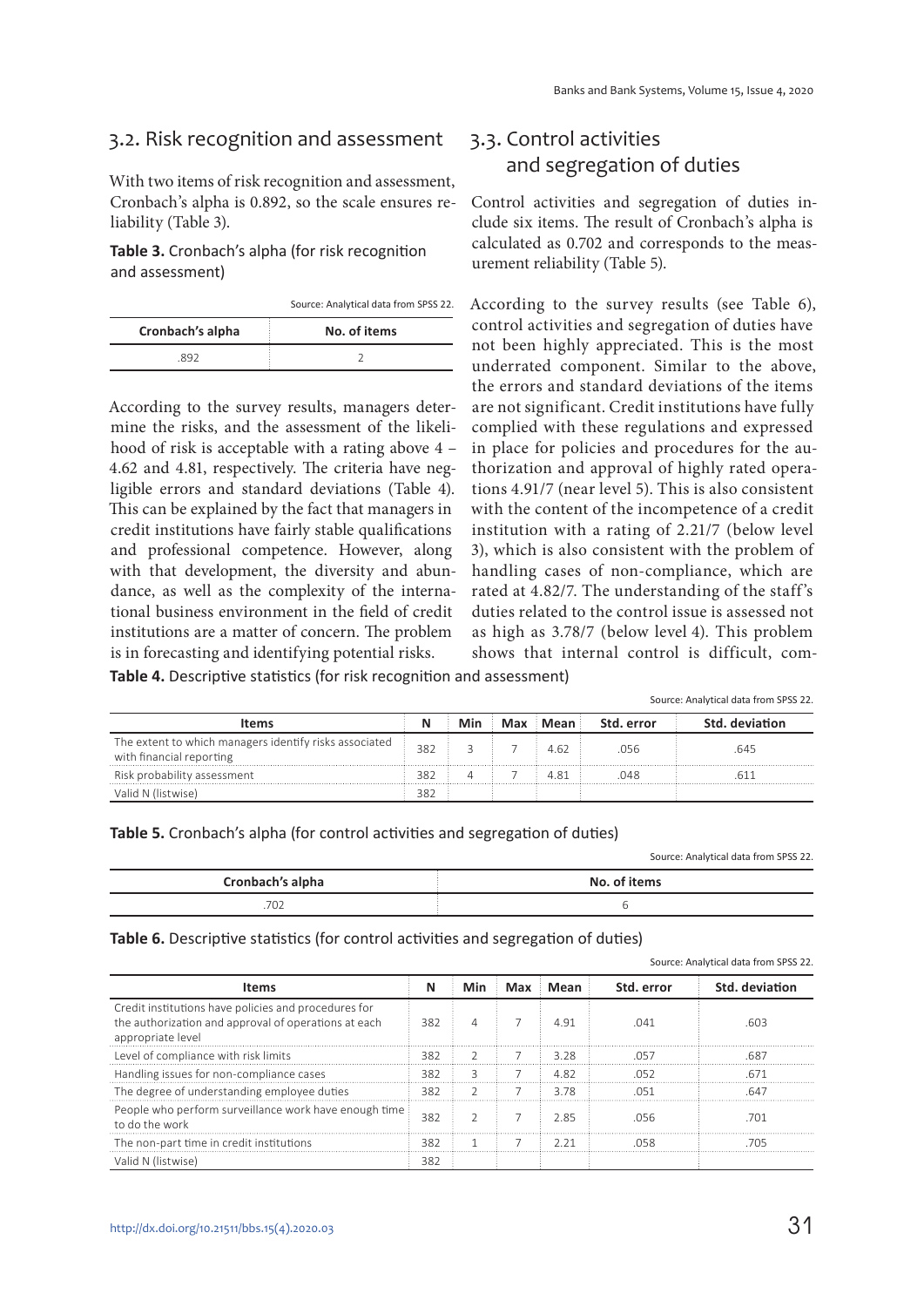plex, and requires high professional and broad knowledge of employees. With regard to personnel issues, as analyzed above, for the content of supervisors who have enough time to get the work done, the results show a low level of 2.85/7 (below level 3). This is because the current status of resource allocation to the control department is limited, while these employees must handle all control issues in all activities of their credit institutions. In particular, compliance with risk limits is only acceptable (3.28/7). This content is perceived in accordance with the statement of risk recognition and assessment.

#### 3.4. Information and communication

Information and communication have two items. Cronbach's alpha is 0.786, so the confidence level of the scale is accepted (Table 7).

**Table 7.** Cronbach's alpha (for information and communication)

|                  | Source: Analytical data from SPSS 22. |
|------------------|---------------------------------------|
| Cronbach's alpha | No. of items                          |
| 786              |                                       |

Information and communication are assessed as relatively fair, and errors and standard deviations are negligible. The survey results on the content related to communication and information related in terms of reliability and effectiveness of the information are highly appreciated at the proximity of 5, specifically 4.25/7 and 4.87/7 (Table 8). The application of information technology to the network of credit institutions is increasingly popular and developed, so the information update is quick and timely. The information communicated in writing is primarily intended for implementation guidance, so it ensures reliability and enforcement. However, professional development of employees is also important for the effective information receipt and feedback.

#### 3.5. Monitoring activities and correcting deficiencies

With seven items of monitoring activities and correcting deficiencies, Cronbach's alpha of 0.745 satisfies the reliability of the scale (Table 9).

**Table 9.** Cronbach's alpha (monitoring activities and correcting deficiencies)

|                  | Source: Analytical data from SPSS 22. |
|------------------|---------------------------------------|
| Cronbach's alpha | No. of items                          |
| -745             |                                       |

As Table 10 shows, the error and standard deviation are not significant. The regular supervision of credit institutions' operations is highly appreciated, nearly at level 5. These results show that credit managers are always interested in and monitor the activities continuously. Meanwhile, the periodic review and evaluation of the effectiveness of the internal control system have not been given adequate attention (4.18/7). The role of internal audit is generally effective in testing internal control. However, professional qualifications and specialized issues are also a matter of concern as the score is only average (4.16/7). This shows once again that more attention needs to be paid to training and retraining of full-time officials for supervision. The issue of periodic review of the internal control system, as well as the implementation of corrective measures for the shortcomings of the internal control system, has not been highly appreciated (4.24/7). This can be seen as the professional competence of a manager and a supervisory officer, who cannot fully and systematically understand the whole thing.

#### **Table 8.** Descriptive statistics (for information and communication)

| Source: Analytical data from SPSS 22.                                   |     |     |     |      |            |                |
|-------------------------------------------------------------------------|-----|-----|-----|------|------------|----------------|
| <b>Items</b>                                                            | N   | Min | Max | Mean | Std. error | Std. deviation |
| The reliability of information in credit institutions                   | 382 |     |     | 4.25 | .045       | .667           |
| The effectiveness of information transmission in credit<br>institutions | 382 |     |     | 4.87 | .051       | .701           |
| Valid N (listwise)                                                      | 382 |     |     |      |            |                |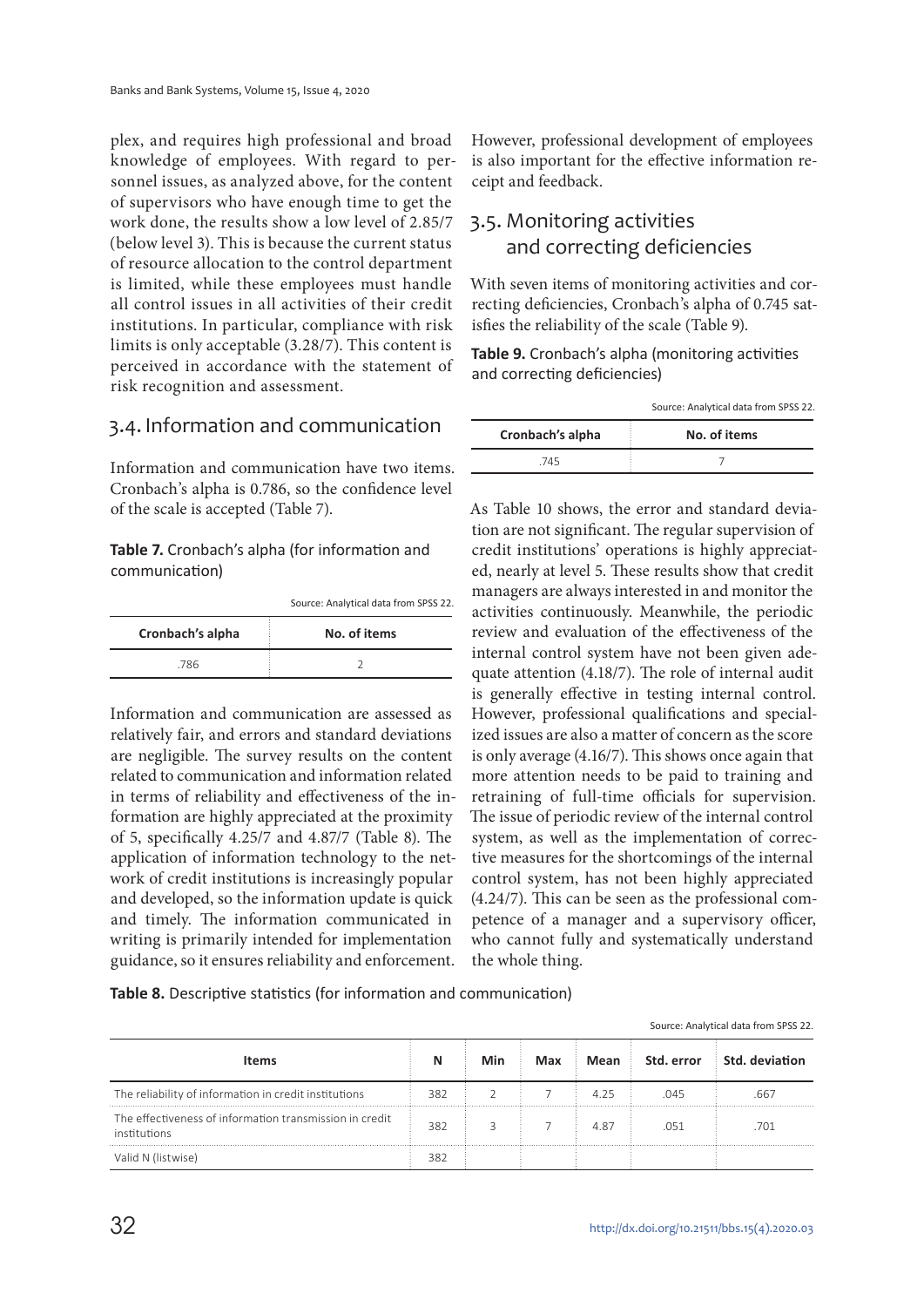Source: Analytical data from SPSS 22.

| <b>Items</b>                                                                                                                                 | N   | Min            | Max | Mean |      | Std. error Std. deviation |
|----------------------------------------------------------------------------------------------------------------------------------------------|-----|----------------|-----|------|------|---------------------------|
| Perform regular monitoring of credit institutions' activities                                                                                | 382 | $\overline{4}$ |     | 5.61 | .041 | .602                      |
| Credit institutions have policies to periodically review the<br>internal control system and evaluate its effectiveness                       | 382 | 3              |     | 4.18 | .052 | .679                      |
| Credit institutions maintain an appropriate internal audit<br>department                                                                     | 382 | $\mathcal{P}$  |     | 4.02 | 047  | .614                      |
| An internal audit department has adequate professional<br>experience and proper training                                                     | 382 | 3              | 7   | 4.16 | .056 | .694                      |
| An internal audit department maintains full records on internal<br>control                                                                   | 382 | 3              |     | 4.58 | 049  | .662                      |
| An internal audit department has the right to access accounting<br>books, vouchers and scope of activities                                   | 382 | $\overline{4}$ |     | 5.03 | .046 | .684                      |
| Credit institutions have policies and procedures in place<br>to ensure timely action is taken to correct shortcomings in<br>internal control | 382 | $\mathfrak{D}$ |     | 4.24 | .053 | .691                      |
| Valid N (listwise)                                                                                                                           | 382 |                |     |      |      |                           |

**Table 10.** Descriptive statistics (monitoring activities and correcting deficiencies)

## **4. DISCUSSION AND POLICY RECOMMENDATIONS**

The results show that all components enhance the effectiveness of the internal control system in Vietnamese credit institutions and are also quite similar to previous studies in Vietnam (Nguyen, 2018; Tran, 2019). Based on the results of the survey, which combines in-depth interviews with some experts of the Central Bank of Vietnam, it can be seen that the internal control system in Vietnamese credit institutions is assessed as effective. Firstly, managers have been aware of the importance and interest in the internal control system, as well as monitoring the activities continuously. In addition, a management team has qualifications, professional capacity and skills to undertake the work in the internal control system. Secondly, managers of credit institutions have fully complied with regulations on policies and procedures for authorization and approval, ensuring the concurrent imposition and thoroughly handling cases of non-compliance. Credit institutions have been proactively deploying the application of increasingly developed information technology, so the information update is quick and timely, and the communication ensures reliability and implementation. Finally, the role of internal audit has been effective in examining internal control activities. This role has been retained to ensure control.

However, in addition to these achievements, the problems should be noted such as inadequate human resources to undertake internal control activities in each constituent component. In addition, resource allocation to the control department is not timely and complete. Further, the level of risk identification and risk assessment of managers is unsatisfactory. Finally, the initiative and timeliness are not high in adjusting and supplementing the shortcomings of the internal control system. This will make it difficult to control.

According to a survey of some leaders of Vietnamese credit institutions, the cause of the above shortcomings can come from many problems. Firstly, the Central Bank of Vietnam has not fully regulated the internal control according to the international principles and has not paid much attention to the inspection and supervision of internal control in the banking system. In addition, managers of Vietnamese credit institutions are not fully aware of the importance of the internal control systems. Finally, specialists involved in the internal control process do not understand the importance and role, so the application was not consistent across divisions and departments within the unit.

In the current period, the Central Bank of Vietnam should amend and supplement the regulations regarding the internal control system of credit institutions in accordance with the Basel principles, and needs regular updates to timely guidance. After that, the Central Bank needs to develop an internal control framework for credit institutions formed with five components and thirteen principles on the basis of Basel's regulations to establish the legal framework standard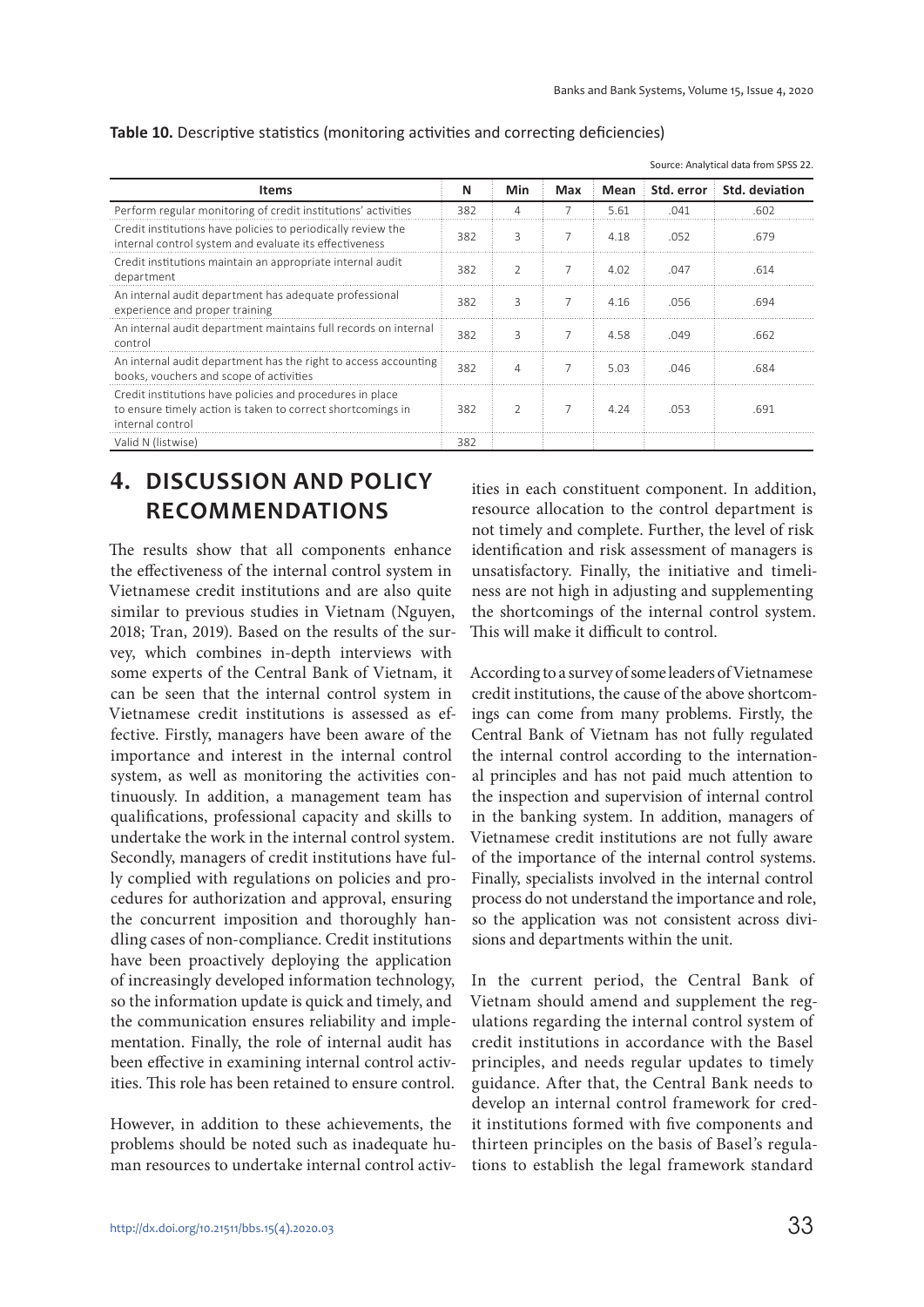in accordance with the international practice. The Central bank should develop a common set of templates on internal control procedures for credit institutions to facilitate and ease the application. Next, the Central Bank should conduct periodic inspection and supervision of some internal control activities of credit institutions to ensure compliance. Moreover, the Central Bank should have sanctions for credit institutions that have not yet fully implemented the regulations related to the internal control system. The Central Bank should standardize the professional qualifications of internal controllers and begin to establish the conditions for internal controllers to be certified practitioners. At the same time, the Central Bank should clearly stipulate the specifics and independence of internal controllers in the internal control system.

Moreover, Vietnamese credit institutions should raise awareness of compliance with internal control regulations. Managers of credit institutions need appropriate orientations and strategies to strongly develop an internal control system. At the same time, credit institutions create a healthy control environment to ensure independence, objectivity and effectiveness in the timely process of risk assessment and response. Credit institutions should invest more funds and pay more attention to recruiting, training and fostering a contingent of internal controllers. They also should pay attention to enhancing the application of information technology to promptly control information. In addition, credit institutions should be proactive in assigning resources, organizing personnel according to the characteristics and scale of operations, to ensure that internal control personnel are professional and time sensitive.

## **CONCLUSION**

The internal control system in credit institutions plays an important role in controlling economic resources. This is even more significant for credit institutions that have a great impact on the national financial system and influence the economic growth of Vietnam. The results also demonstrate that the internal control system of Vietnamese credit institutions has a certain effectiveness, but there are still certain shortcomings in each internal control component. There are two components that better improve the effectiveness of internal control, including "information and communication" and "monitoring activities and correcting deficiencies", while "control activities and segregation of duties" are of lower effectiveness, and the other two components are only relatively effective, such as "management oversight and control culture" and "risk recognition and assessment". Maintaining the internal control system has recently helped to ensure the stability of Vietnamese credit institutions. Therefore, the Central Bank of Vietnam needs to pay more attention to building a complete legal corridor for the internal control system in accordance with the Basel principles. This contributes to the stability and sustainable development of Vietnamese credit institutions in line with the trend of international integration.

## **AUTHOR CONTRIBUTIONS**

Conceptualization: Ly Hoang Anh. Data curation: Nguyen Khanh Tuan. Formal analysis: Tran Quoc Thinh. Investigation: Nguyen Khanh Tuan. Methodology: Ly Hoang Anh. Project administration: Tran Quoc Thinh. Resources: Ly Hoang Anh. Software: Nguyen Khanh Tuan. Supervision: Tran Quoc Thinh. Validation: Ly Hoang Anh. Visualization: Ly Hoang Anh. Writing – original draft: Tran Quoc Thinh, Ly Hoang Anh. Writing – reviewing & editing: Tran Quoc Thinh.